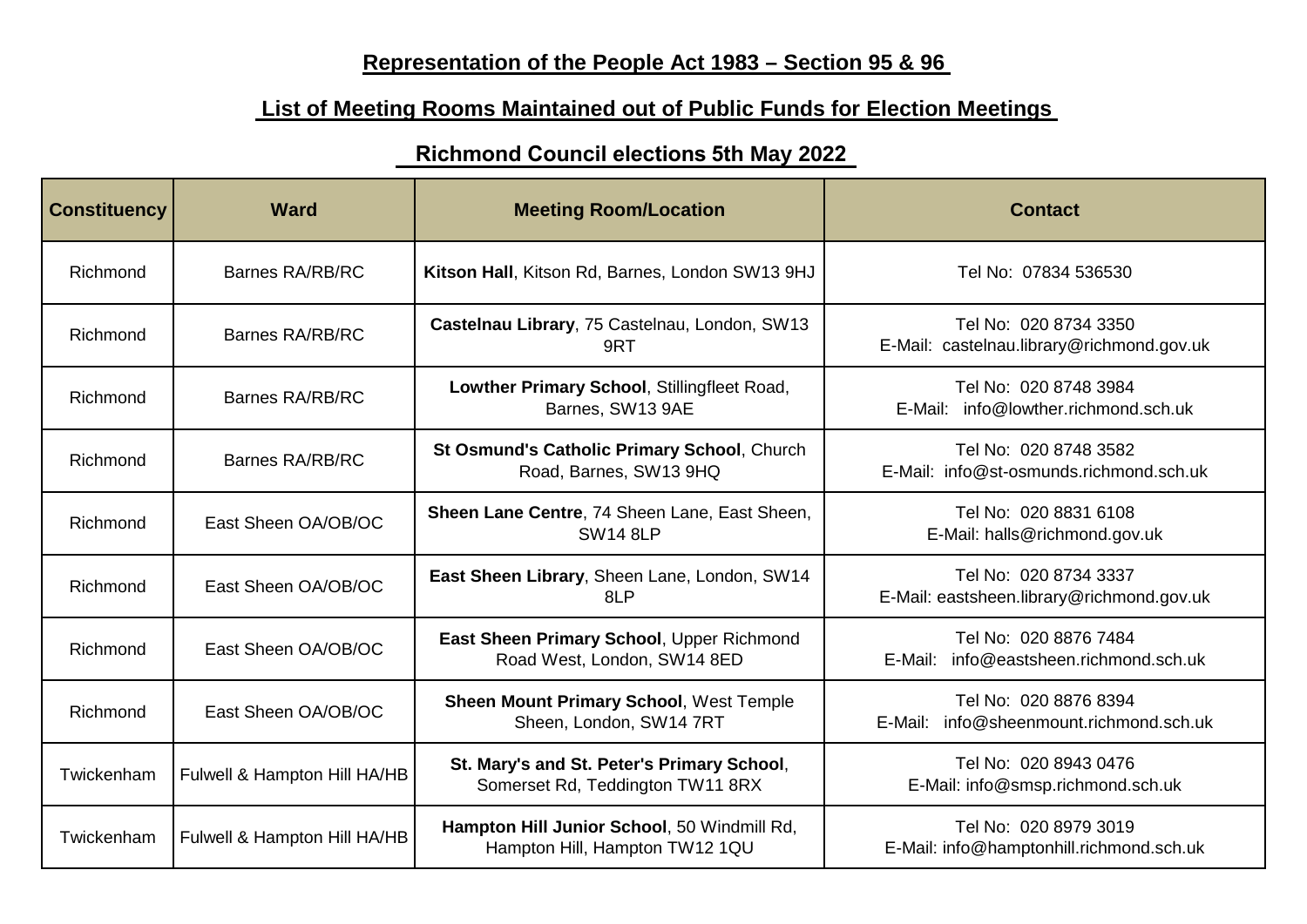| <b>Constituency</b> | <b>Ward</b>                                           | <b>Meeting Room/Location</b>                                                 | <b>Contact</b>                                                       |
|---------------------|-------------------------------------------------------|------------------------------------------------------------------------------|----------------------------------------------------------------------|
| Twickenham          | Fulwell & Hampton Hill HA/HB                          | Hampton Hill Library, 68 High Street, Hampton Hill,<br><b>TW12 1NY</b>       | Tel No: 020 8734 3320<br>E-Mail: hamptonhill.library@richmond.gov.uk |
| Twickenham          | Fulwell & Hampton Hill HA/HB                          | Hampton Hill Junior School, St James's Avenue,<br>Hampton Hill, TW12 1HW     | Tel No: 020 8979 3019<br>E-Mail: info@hamptonhill.richmond.sch.uk    |
| Twickenham          | Fulwell & Hampton Hill HA/HB                          | Stanley Primary School, Stanley Road, Teddington,<br><b>TW11 8UE</b>         | Tel No: 020 8977 4858<br>E-Mail: info@stanley.richmond.sch.uk        |
| Richmond            | Ham, Petersham & Richmond<br>Riverside NA/NB/NC/ND/NE | Russell School / Nursery Unit, Petersham Road,<br>Richmond, Surrey, TW10 7AH | Tel No: 020 8940 1446<br>E-Mail: info@russell.richmond.sch.uk        |
| Richmond            | Ham, Petersham & Richmond<br>Riverside NA/NB/NC/ND/NE | Ham & Petersham Youth Club, Ham Hall, Ham Cl,<br>Richmond TW10 7PL           | Tel No: 020 8288 0916                                                |
| Richmond            | Ham, Petersham & Richmond<br>Riverside NA/NB/NC/ND/NE | Ham Library, Ham Street, TW10 7HR                                            | Tel No: 020 8734 3354<br>E-Mail: ham.library@richmond.gov.uk         |
| Richmond            | Ham, Petersham & Richmond<br>Riverside NA/NB/NC/ND/NE | Grey Court School, Ham Street, Ham, Richmond,<br><b>TW107HN</b>              | Tel No: 020 8948 1173<br>E-Mail:<br>info@greycourt.richmond.sch.uk   |
| Richmond            | Ham, Petersham & Richmond<br>Riverside NA/NB/NC/ND/NE | Meadlands Primary School, Broughton Avenue,<br>Ham, TW10 7TS                 | Tel No: 020 8940 9207<br>E-Mail: info@meadlands.richmond.sch.uk      |
| Richmond            | Ham, Petersham & Richmond<br>Riverside NA/NB/NC/ND/NE | The Russell Primary School, Petersham Road,<br>Richmond, TW10 7AH            | Tel No: 020 8940 1446<br>E-Mail: info@russell.richmond.sch.uk        |
| Richmond            | Ham, Petersham & Richmond<br>Riverside NA/NB/NC/ND/NE | St Richard's CE Primary School, Ashburnham<br>Road, Ham, TW10 7NL            | Tel No: 020 8940 7911<br>E-Mail: info@srsa.richmond.sch.uk           |
| Twickenham          | Hampton GA/GB                                         | Hampton Library, Rosehill, Hampton, TW12 2AB                                 | Tel No: 020 8734 3347<br>E-Mail: hampton.library@richmond.gov.uk     |
| Twickenham          | Hampton GA/GB                                         | Hampton Infant School, Ripley Road, Hampton,<br><b>TW12 2JH</b>              | Tel No: 020 8979 1815<br>E-Mail: info@hampton-inf.richmond.sch.uk    |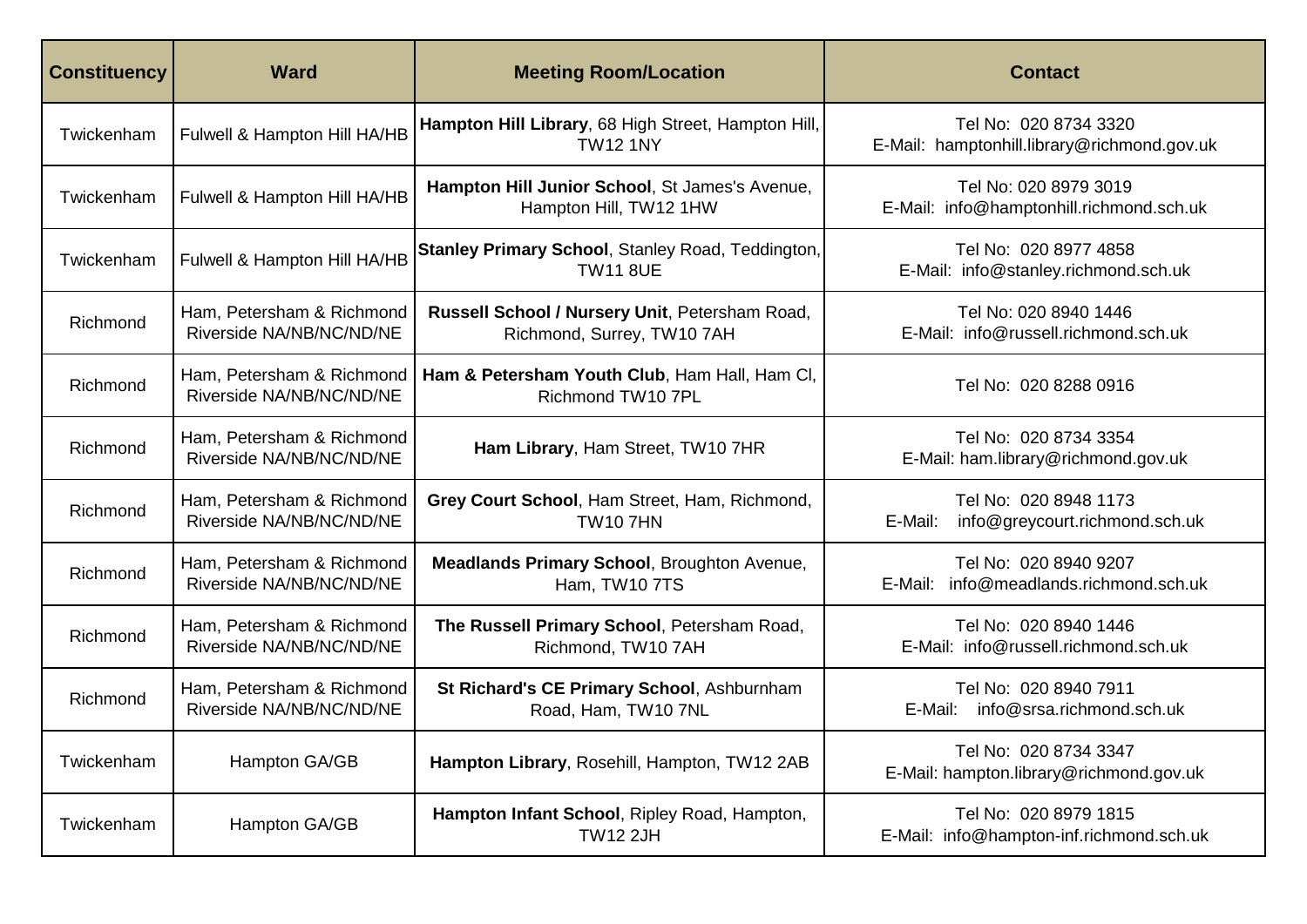| <b>Constituency</b> | <b>Ward</b>           | <b>Meeting Room/Location</b>                                                          | <b>Contact</b>                                                       |
|---------------------|-----------------------|---------------------------------------------------------------------------------------|----------------------------------------------------------------------|
| Twickenham          | Hampton GA/GB         | Hampton Junior School, Percy Road, Hampton,<br><b>TW12 2LA</b>                        | Tel No: 020 8979 2545<br>E-Mail: info@hampton-jun.richmond.sch.uk    |
| Twickenham          | Hampton North KA/KB   | Hampton High, Hanworth Rd, Hampton TW12 3HB                                           | Tel No: 020 8979 3399<br>E-Mail: info@hamptonhigh.org.uk             |
| Twickenham          | Hampton North KA/KB   | Buckingham Primary School, Buckingham Road,<br>Hampton, TW12 3LT                      | Tel No: 020 8941 2548<br>E-Mail: info@buckingham.richmond.sch.uk     |
| Twickenham          | Hampton North KA/KB   | Carlisle Infant School, Broad Lane, Hampton,<br><b>TW12 3AJ</b>                       | Tel No: 020 8979 2770<br>E-Mail: info@carlisle.richmond.sch.uk       |
| Twickenham          | Hampton Wick IA/IB/IC | Bullen Hall, Bennet Close, Hampton Wick, KT1 4AT                                      | Tel No: 020 8831 6108<br>E-Mail: halls@richmond.gov.uk               |
| Twickenham          | Hampton Wick IA/IB/IC | Hampton Wick Library, Bennet Close, Hampton<br>Wick, KT1 4AT                          | Tel No: 020 8734 3358<br>E-Mail: hamptonwick.library@richmond.gov.uk |
| Twickenham          | Hampton Wick IA/IB/IC | Collis Primary School, Fairfax Road, Teddington,<br><b>TW11 9BS</b>                   | Tel No: 020 8977 1458<br>E-Mail: info@collis.richmond.sch.uk         |
| Twickenham          | Hampton Wick IA/IB/IC | Hampton Wick Infant School, Normansfield<br>Avenue, Teddington, TW11 9RP              | Tel No: 020 8977 2352<br>info@hamptonwick.richmond.sch.uk<br>E-Mail: |
| Twickenham          | Hampton Wick IA/IB/IC | Sacred Heart RC Primary School, St Mark's Road,<br>Teddington, TW11 9DD               | Tel No: 020 8977 6591<br>E-Mail: info@sacredheart.richmond.sch.uk    |
| Twickenham          | Hampton Wick IA/IB/IC | St John the Baptist CE Junior School, Lower<br>Teddington Road, Hampton Wick, KT1 4HQ | Tel No: 020 8977 4114<br>E-Mail: info@st-john.richmond.sch.uk        |
| Twickenham          | Heathfield AA/AB/AC   | Heathfield Children's Centre, Powder Mill Lane,<br>Whitton, TW2 6EX                   | Tel No: 020 8734 3405 / 06                                           |
| Twickenham          | Heathfield AA/AB/AC   | <b>Whitton Community Centre, Percy Rd,</b><br>Twickenham TW2 6JL                      | Tel No: 02087343405/06<br>E-Mail: lisa@whittoncommunitycentre.org    |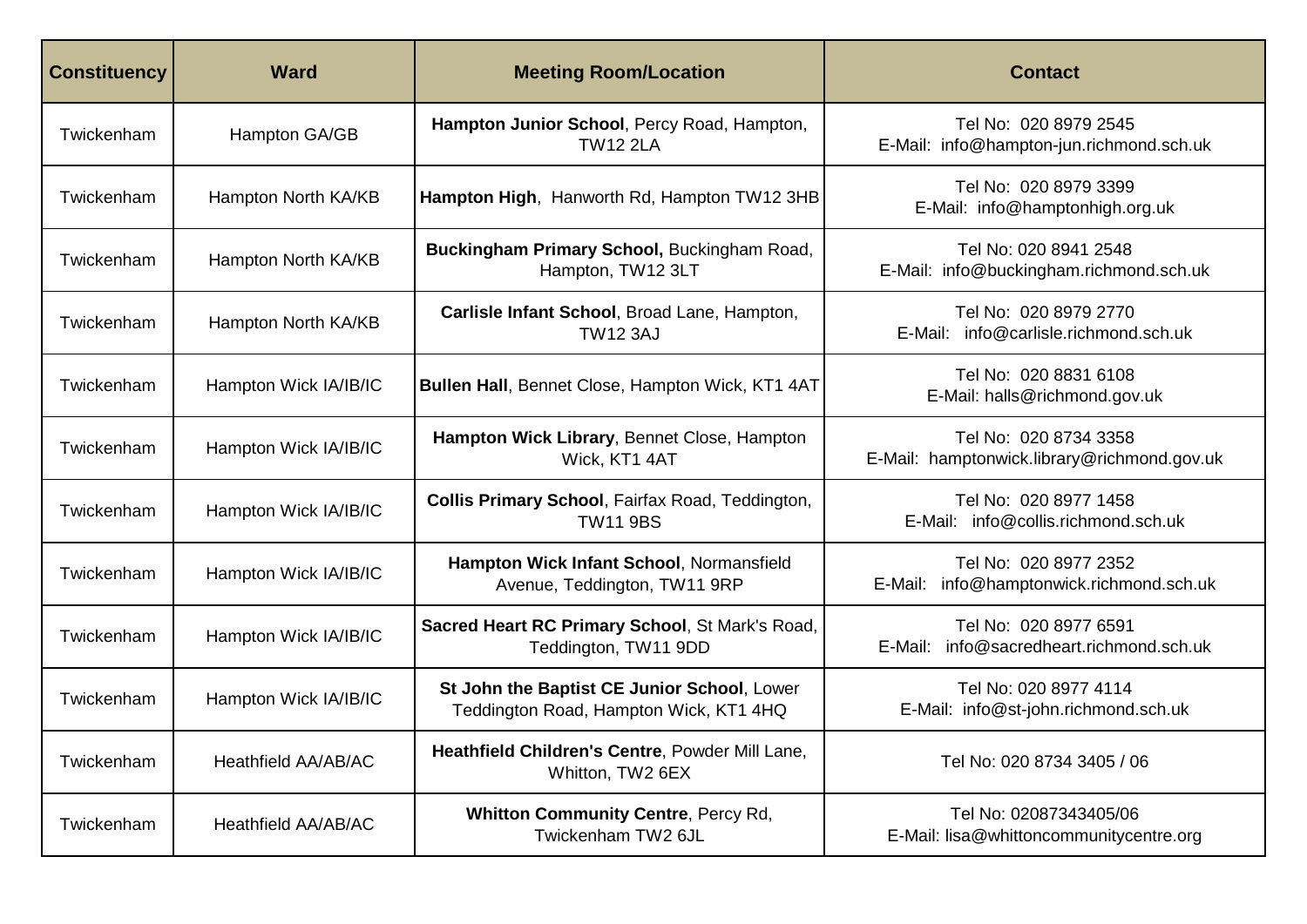| <b>Constituency</b> | <b>Ward</b>                                  | <b>Meeting Room/Location</b>                                                         | <b>Contact</b>                                                       |
|---------------------|----------------------------------------------|--------------------------------------------------------------------------------------|----------------------------------------------------------------------|
| Twickenham          | Heathfield AA/AB/AC                          | Heathfield Library Access Point, Whitton<br>Community Centre, Percy Road, TW2 6JL    | Tel No: 07985 215 203<br>E-Mail: libraries@richmond.gov.uk           |
| Twickenham          | Heathfield AA/AB/AC                          | Whitton Library, 141 Nelson Road, Whitton, TW2<br>7BB                                | Tel No: 020 8734 3343<br>E-Mail: whitton.library@richmond.gov.uk     |
| Twickenham          | Heathfield AA/AB/AC                          | <b>Bishop Perrin CE Primary School, Hospital Bridge</b><br>Road, Twickenham, TW2 6LF | Tel No: 020 8894 1447<br>E-Mail: info@bishopperrin.richmond.sch.uk   |
| Twickenham          | Heathfield AA/AB/AC                          | <b>Heathfield Nursery and Infant School, Cobbett</b><br>Road, Twickenham, TW2 6EN    | Tel No: 020 8894 4074<br>E-Mail: info@heathfield-inf.richmond.sch.uk |
| Richmond            | Kew QA/QB/QC/QD                              | <b>St Lukes House Educational Centre, 270</b><br>Sandycombe Rd, Richmond TW9 3NP     | Tel No: 020 8940 2791                                                |
| Richmond            | Kew QA/QB/QC/QD                              | Kew Library, 106 North Rd, Richmond TW9 4HJ                                          | Tel No: 020 8734 3352<br>E-Mail: kew.library@richmond.gov.uk         |
| Richmond            | Kew QA/QB/QC/QD                              | The Barn Church St Philip & All Saints, 41 Atwood<br>Ave, Richmond TW9 4HF           | Tel No: 020 8392 1425                                                |
| Richmond            | Kew QA/QB/QC/QD                              | Darell Primary School, Darell Road, Richmond,<br>TW9 4LQ                             | Tel No: 020 8876 6721<br>E-Mail: info@darell.richmond.sch.uk         |
| Richmond            | Kew QA/QB/QC/QD                              | Kew Riverside Primary School, Courtlands<br>Avenue, Kew, TW9 4ES                     | Tel No: 020 8487 8437<br>E-Mail: info@kewriverside.richmond.sch.uk   |
| Richmond            | Kew QA/QB/QC/QD                              | The Queen's CE Primary School, Cumberland<br>Road, Kew, TW9 3HJ                      | Tel No: 020 8940 3580<br>E-Mail: info@queens.richmond.sch.uk         |
| Richmond            | Mortlake & Barnes Common<br>Ward PA/PB/PC/PD | East Sheen Primary School, Upper Richmond<br>Road West, London SW14 8ED              | Tel No: 020 8876 7484<br>E-Mail: info@eastsheen.richmond.sch.uk      |
| Richmond            | Mortlake & Barnes Common<br>Ward PA/PB/PC/PD | Barnes Green Social Centre, Church Rd, London<br><b>SW13 9HE</b>                     | Tel No: 020 8876 0827<br>E-Mail: info@ageukrichmond.org.uk           |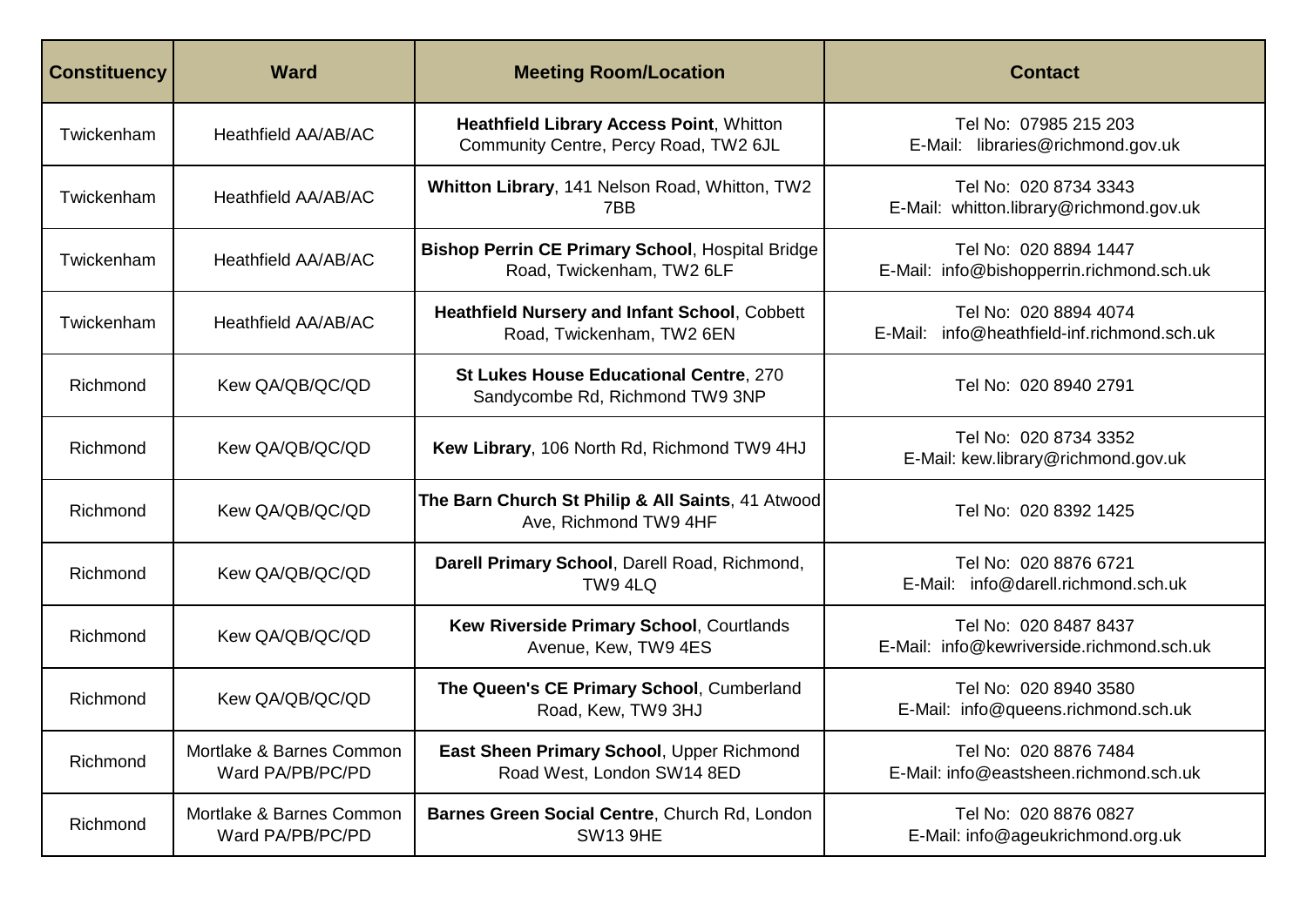| <b>Constituency</b> | <b>Ward</b>                                  | <b>Meeting Room/Location</b>                                                           | <b>Contact</b>                                                             |
|---------------------|----------------------------------------------|----------------------------------------------------------------------------------------|----------------------------------------------------------------------------|
| Richmond            | Mortlake & Barnes Common<br>Ward PA/PB/PC/PD | Barnes Primary School, Cross Street, Barnes,<br>SW13 0QQ                               | Tel No: 020 8876 7358<br>E-Mail: info@barnes.richmond.sch.uk               |
| Richmond            | Mortlake & Barnes Common<br>Ward PA/PB/PC/PD | St Mary Magdalen's Catholic Primary School,<br>Worple Street, London, SW14 8HE         | Tel No: 020 8876 6679<br>E-Mail: info@st-marymagdalens.richmond.sch.uk     |
| Richmond            | North Richmond LA/LB/LC                      | Holy Trinity CE Primary School, Carrington Road,<br>off Manor Road, Richmond, TW10 5AA | Tel No: 020 8940 2730<br>E-Mail: info@holytrinity.richmond.sch.uk          |
| Richmond            | North Richmond LA/LB/LC                      | Marshgate Primary School, Queens Road,<br>Richmond, TW10 6HY                           | Tel No: 020 8332 6219<br>E-Mail: info@marshgate.richmond.sch.uk            |
| Richmond            | North Richmond LA/LB/LC                      | Windham Nursery School, Windham Road,<br>Richmond, TW9 2HP                             | Tel No: 020 8831 6060<br>E-Mail: info@windham.richmond.sch.uk              |
| Richmond            | South Richmond<br>MA/MB/MC/MD                | Richmond Library Annexe, Quadrant Road,<br>Richmond TW9 1DH                            | E-Mail: annex.richmondlibrary@richmond.gov.uk                              |
| Richmond            | South Richmond<br>MA/MB/MC/MD                | Christ's School, Queen's Road, Richmond, TW10<br>6HW                                   | Tel No: 020 8940 6982<br>E-Mail: info@christs.richmond.sch.uk              |
| Richmond            | South Richmond<br>MA/MB/MC/MD                | St Elizabeth's Catholic Primary School, Queen's<br>Road, Richmond, TW10 6HN            | Tel No: 020 8940 3015<br>E-Mail: info@st-elizabeths.richmond.sch.uk        |
| Richmond            | South Richmond<br>MA/MB/MC/MD                | The Vineyard Primary School, Friars Stile Road,<br>Richmond, TW10 6NE                  | Tel No: 020 8948 0195<br>E-Mail: info@vineyard.richmond.sch.uk             |
| Twickenham          | South Twickenham EA/EB                       | Archdeacon Cambridge's CE Primary School,<br>The Green, Twickenham, TW2 5TU            | Tel No: 020 8894 4777<br>E-Mail: info@archdeaconcambridges.richmond.sch.uk |
| Twickenham          | South Twickenham EA/EB                       | St James's Catholic Primary School, Stanley<br>Road, Twickenham, TW2 5NP               | Tel No: 020 8898 4670<br>E-Mail: info@st-james.richmond.sch.uk             |
| Twickenham          | St Margarets & North<br>Twickenham DA/DB/DC  | Heatham House, Whitton Rd, Twickenham TW1<br>1BH                                       | Tel No: 020 8288 0950                                                      |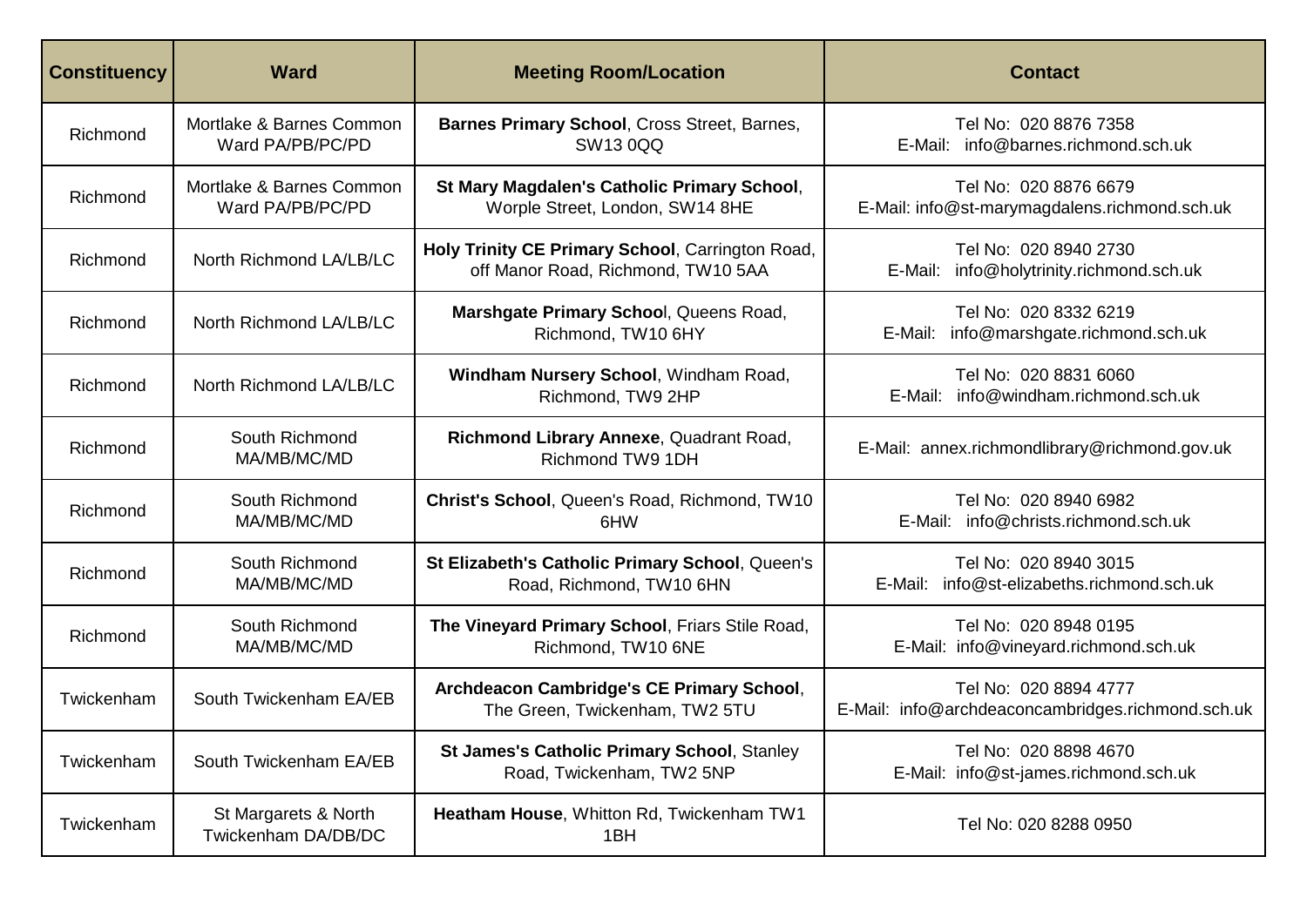| <b>Constituency</b> | <b>Ward</b>                                 | <b>Meeting Room/Location</b>                                                                  | <b>Contact</b>                                                      |
|---------------------|---------------------------------------------|-----------------------------------------------------------------------------------------------|---------------------------------------------------------------------|
| Twickenham          | St Margarets & North<br>Twickenham DA/DB/DC | The Richmond upon Thames School, Egerton<br>Road, Twickenham, TW2 7SJ                         | Tel No: 020 8891 2985<br>E-Mail: info@rts.richmond.sch.uk           |
| Twickenham          | St Margarets & North<br>Twickenham DA/DB/DC | Orleans Primary School, Hartington Road,<br>Twickenham, TW1 3EN                               | Tel No: 020 8892 1654<br>E-Mail: info@orleans.richmond.sch.uk       |
| Twickenham          | St Margarets & North<br>Twickenham DA/DB/DC | St Stephen's CE Primary School, Winchester<br>Road, Twickenham, TW1 1LF                       | Tel No: 020 8892 3462<br>E-Mail: info@st-stephens.richmond.sch.uk   |
| Twickenham          | Teddington JA/JB                            | Teddington Library, Waldegrave Rd, Teddington<br><b>TW11 8NY</b>                              | Tel No: 020 8734 3304<br>E-Mail: teddington.library@richmond.gov.uk |
| Twickenham          | Teddington JA/JB                            | St Mary's and St Peter's CE Primary School,<br>Somerset Road, Teddington, TW11 8RX            | Tel No: 020 8943 0476<br>E-Mail: info@smsp.richmond.sch.uk          |
| Twickenham          | <b>Twickenham Riverside FA/FB</b>           | Twickenham Library, Garfield Road, Twickenham,<br>TW1 3JT                                     | Tel No: 020 8734 3340<br>E-Mail: twickenham.library@richmond.gov.uk |
| Twickenham          | <b>Twickenham Riverside FA/FB</b>           | York House venue hire, York House, Richmond<br>Road, Twickenham, TW1 3AA                      | Tel No: 020 8831 6108<br>E-Mail: halls@richmond.gov.uk              |
| Twickenham          | <b>Twickenham Riverside FA/FB</b>           | Orleans Park School, Richmond Road,<br>Twickenham, TW1 3BB                                    | Tel No: 020 8891 0187                                               |
| Twickenham          | <b>Twickenham Riverside FA/FB</b>           | St Mary's CE Primary School, Amyand Park Road,<br>Twickenham, TW1 3HE                         | Tel No: 020 8892 5840<br>E-Mail: info@st-marys.richmond.sch.uk      |
| Twickenham          | <b>West Twickenham CA/CB/CC</b>             | Crane Community Centre, 56 Meadway,<br>Twickenham, TW2 6PQ                                    | Tel No: 020 8831 6108                                               |
| Twickenham          | West Twickenham CA/CB/CC                    | <b>Glebe Gardens Community Centre, Whiteleys</b><br>Way, off Butts Crescent, Hanworth Feltham | Tel No: 020 3384 1185                                               |
| Twickenham          | West Twickenham CA/CB/CC                    | Waldegrave School, Fifth Cross Road,<br>Twickenham, TW2 5LH                                   | Tel No: 020 8894 3244<br>E-Mail: info@waldegrave.richmond.sch.uk    |